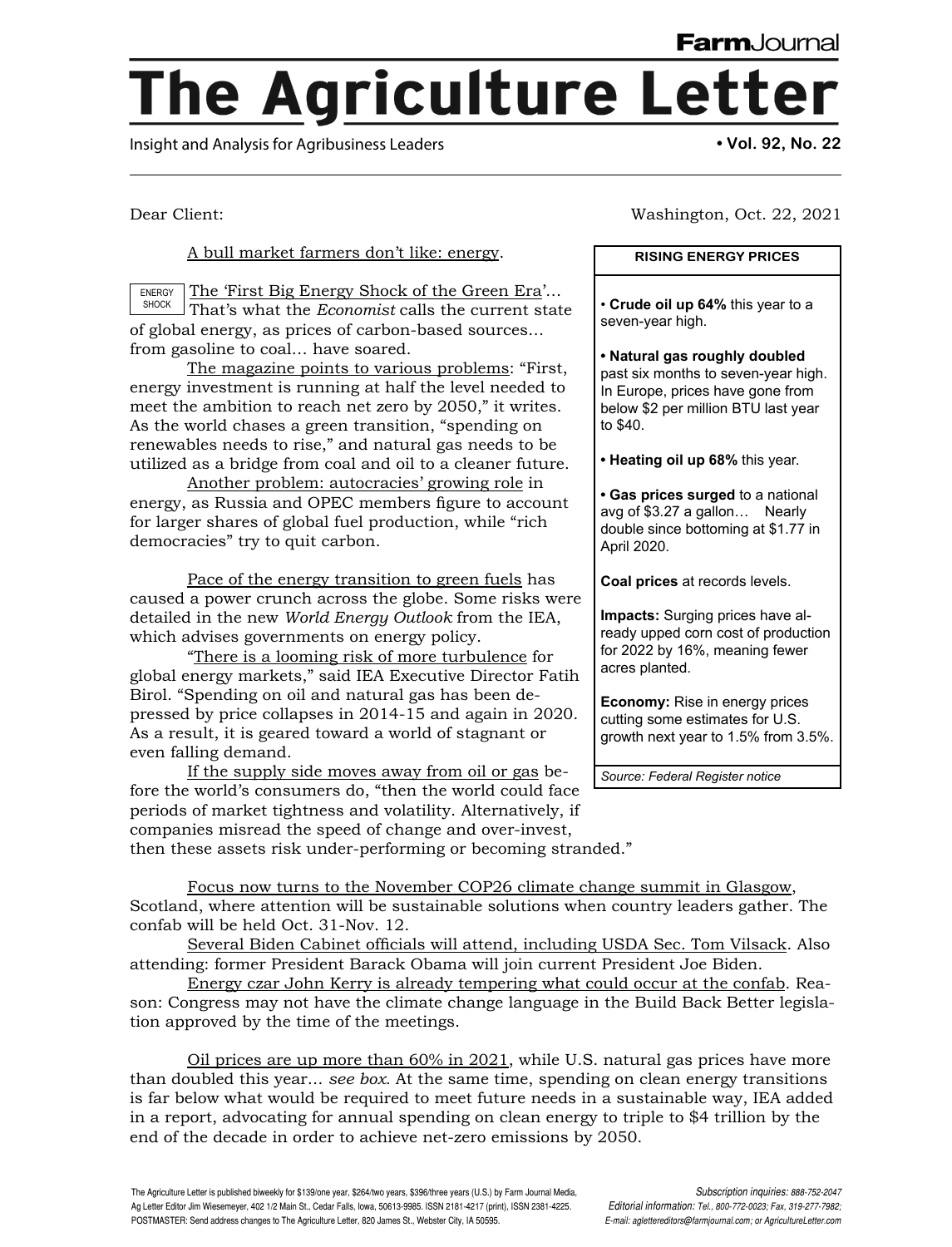Deere strike: Just over 10,000 workers at Deere & Company plants in the U.S. went on strike recently after more than 90% of the UAW rejected the company's latest contract offer. The six-year offer from Deere would have raised wages by 20% over the life of the contract and increased some benefits. WHIP+

Deere has 28,100 employees in the U.S., with about 4,000 production workers at non-union plants or represented by other unions still on the job. In the contract, Deere would have set top-scale Deere production workers' wages at just over \$30 per hour, rising to \$31.84 after five years. Workers bargained for incremental wage increases over six years, equal to about a \$1.20 raise in hourly pay at the end of the six-year contract.

This is the first UAW strike at Deere since 1986... a walkout lasting 163 days. Deere said it would shift some duties for salaried workers that are not involved in the strike, with employees and others entering factories to keep operations going for the company's agriculture and construction industries.

Strikes are now the trend following supply-chain issues. Dissatisfaction over working conditions amid soaring demand for labor have also led to strikes at Kellogg and Mondelez International's Nabisco. Shortages of goods and labor during the pandemic led to mandatory overtime policies at employers such as Nabisco, where workers reportedly had to work six to seven days of 12- to 16-hour shifts regularly.

MEAT <sup>PRICES</sup> | rose 4.6% in September, and it didn't take long for the White House to pounce on White House again cites big packers as cause of some food inflation. Food prices consolidation in the meat industry. Beef prices are up nearly 18% for the last 12 months. White House Press Secretary Jen Psaki singled out meatpackers for blame. The price of meat is "an issue that has been impacting them (consumers) nearly every single day," Psaki said. She said rising meat prices are due in part "to competition, and the small number of large meat producers who have a dominance over the market."

| $\overline{\text{CLIMATE}}$ Climate change poses "systemic risks" to the U.S. financial system, according to a |  |
|----------------------------------------------------------------------------------------------------------------|--|
| CHANGE White House report. The report laid out five main areas:                                                |  |

- Promoting the resilience of the financial system;
- Protecting pensions and savings from climate-related financial risk;
- Making federal government procurement decisions with climate in mind;
- Including climate-related risk in federal lending and underwriting; and

• Bolstering infrastructure and communities by encouraging more resilient land use and construction practices.

WOTUS EPA asks for proposals on WOTUS roundtables. EPA pledged to hold a series of regional roundtables this fall and winter as part of its plan to put a new definition of waters of the U.S. (WOTUS) in place. EPA announced it was asking communities to "propose roundtables" to give the agency input on regional impacts regarding WOTUS. "The regional roundtables will engage stakeholders representing diverse perspectives in meaningful dialogue to help inform the agencies' work to develop an enduring definition of WOTUS that supports public health, environmental protection, agricultural activity, and economic growth," the agency said.

EPA wants stakeholders to submit nomination letters listing participants to potentially be selected as one of 10 geographically focused roundtables. EPA said it wants the letters no later than Nov. 3.

As for the potential participants... EPA said they "must" include proposed participants including those from "agriculture; conservation groups; developers; drinking water/ wastewater management; environmental organizations; environmental justice communities; industry, and other key interests in that region."

Proposed rule: This comes as EPA has forwarded to the Office of Management and Budget (OMB) a proposed rule for an updated definition of WOTUS, presumably the action to put the pre-2015 definition back in place as the roundtables indicate the agency has not yet developed its plans for a new definition of WOTUS.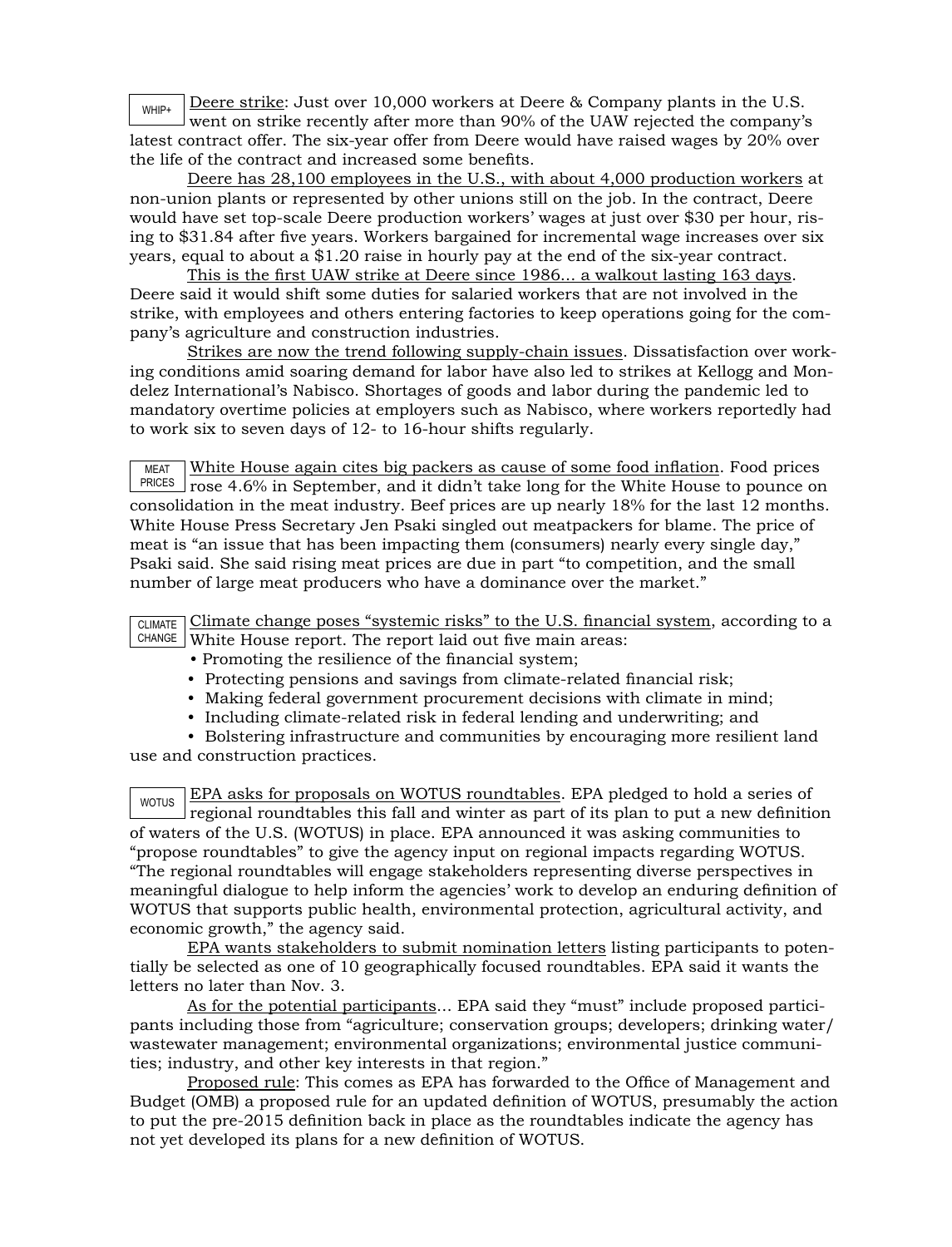FED

Fed officials signaled they should start reducing emergency pandemic support for the economy in mid-November or mid-December, according to the latest FOMC minutes. The program could then end by mid-2022. Keep in mind that the central bank is currently purchasing at least \$80 billion per month of Treasury securities and at least \$40 billion per month of mortgage-backed securities.

 While the inflation outlook was raised in the near term after much discussion, Fed staff continues to predict the recent acceleration is "transitory." Most recent CPI data showed headline prices rising by 5.4% versus year-ago in September, marking the fifth consecutive month of annual increases of 5% or more.

 When the Fed will start boosting interest rates is a more distant timeline, with most thinking it will be 2023 before rates start inching higher. Not all are in agreement with later rather than sooner. Morgan Stanley's Chief Executive Officer James Gorman is ready for higher interest rates, proclaiming "you've got to prick this bubble."

 $_{\text{MARKETS}}$  Corn: Futures are in the lower end of the established trading range. Buyers continue to show up in the low-\$5 range. Some U.S. plantings in 2022 could shift to wheat and other feed grains due to high corn input prices, with fertilizer costs already adding an estimated 16% to corn cost of production. Meanwhile, corn futures in China are near a two-month high as rains hurt their harvest more than expected.

Soybeans: USDA's sharply expanded supply outlook signals more downside price risk, despite the recent rebound. As harvest winds down, China's recent return as a buyer of U.S. soybeans, if sustained, could help stabilize futures, perhaps even spark short-term rallies offering opportunities for farmer pricing.

Wheat: Prices have risen as world stockpiles are contracting more than expected. As seeding of the U.S. winter crop wraps up, dryness continues to grip much of the Central and Southern Plains. Emergence is behind the average pace, and a poorly established crop could further tighten an already snug global supply outlook for 2022. But export demand is needed for a sustained price push higher.

Rice: USDA's outlook for 2021-22 is for reduced U.S. supplies, lower domestic use, unchanged exports and smaller ending stocks. The season-average farm price for all rice was unchanged at \$14.80 per cwt. The 2021-22 global outlook is for larger supplies, increased consumption, greater trade and higher ending stocks.

Cotton: U.S. futures are in a full-fledged bull market. Some producers are locking in some 2022-crop hedges with December 2022 futures above 90.00 cents. Rising oil prices will catalyze the next move higher across commodities.

Hogs/pork: In China, hog futures have tumbled 45% this year as its pig herd recovers from the ravages of an African swine fever outbreak in the world's largest pork market. In the U.S., slumping beef prices seem to be dragging pork prices lower, but both wholesale sectors remain high by historical standards.

Cattle/beef: Feedlot marketings aren't current. Weights remain well above those from two years ago. Analysts say this probably won't improve anytime soon, since deferred cattle futures are trading at sizable premiums to cash and encouraging producers to defer sales. Strong demand will support prices, but the upside seems limited without current marketings.

Poultry/broilers: Food prices are climbing amid worker shortages, supply-chain problems, extreme weather and more. People have substituted fast food for home-cooked, comfort meals, causing chicken to become scarce in some areas. Some suppliers have announced a shortage of chicken, limiting some restaurants' menu items and increasing the price in stores.

Dairy: Milk production forecasts for 2021 and 2022 from USDA were reduced from last month on smaller dairy cow numbers and slower growth in milk per cow. For 2021, cheese, nonfat dry milk and whey price forecasts were raised on current prices and lower expected production. The butter price was lowered slightly on current prices. For 2022, all dairy product prices were raised, largely on tighter supplies.